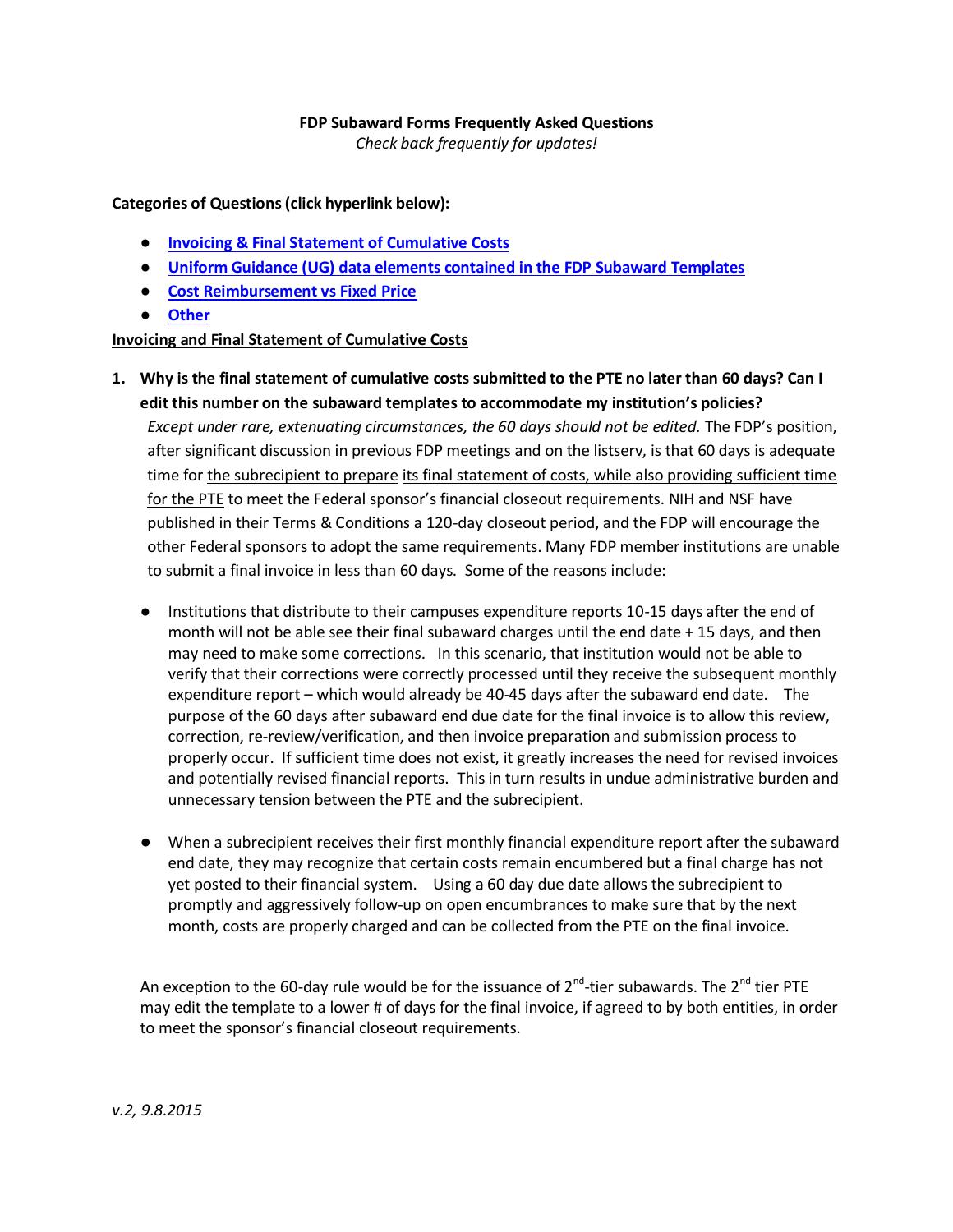**2. What are the elements that are required in an invoice for cost reimbursement subawards? - NEW** All invoices must be submitted using the subrecipient's standard invoice, but at a minimum must include the following:

- Current and cumulative costs (including cost sharing) broken down by major expenditure categories (the names of the expenditure categories may vary depending on your financial system);
- Subaward number (invoices that do not reference the pass-through entity (PTE) subaward number could be returned to subrecipient by the PTE); and
- A certification, as required in the Uniform Guidance 2 CFR 200.415 (a). The certification states: "By signing this report, I certify to the best of my knowledge and belief that the report is true, complete, and accurate, and the expenditures, disbursements and cash receipts are for the purposes and objectives set forth in the terms and conditions of the Federal award. I am aware that any false, fictitious, or fraudulent information, or the omission of any material fact, may subject me to criminal, civil or administrative penalties for fraud, false statements, false claims or otherwise." (U.S. Code Title 18, Section 1001 and Title 31, Sections 3729-3730 and 3801- 3812).

The FDP understands that institutions have varying systems that may automate invoicing. The following data elements are recommended in addition to the above:

- Date of Invoice;
- Invoice Number Identify each payment request by a unique invoice number, which can only be used one time;
- Subaward Period of Performance as it appears on the subaward agreement;
- Invoice/Billing Period the beginning and end dates (month, day and year) of the period in which costs were incurred and for which reimbursement is claimed;
- Subrecipient Name, Address, Point of Contact for questions;
- Remittance address  $-$  if different from the business address; and
- Program Income (if any).
- **3. How should the PTE reflect specific instructions for invoicing in the subaward templates? - NEW** PTEs can reflect invoicing instructions by doing the following:
	- Reflect the invoicing address in Attachment 3A under "PTE Financial Contact." A new textbox has been added to in this section to include the invoicing address, if different from the financial business contact.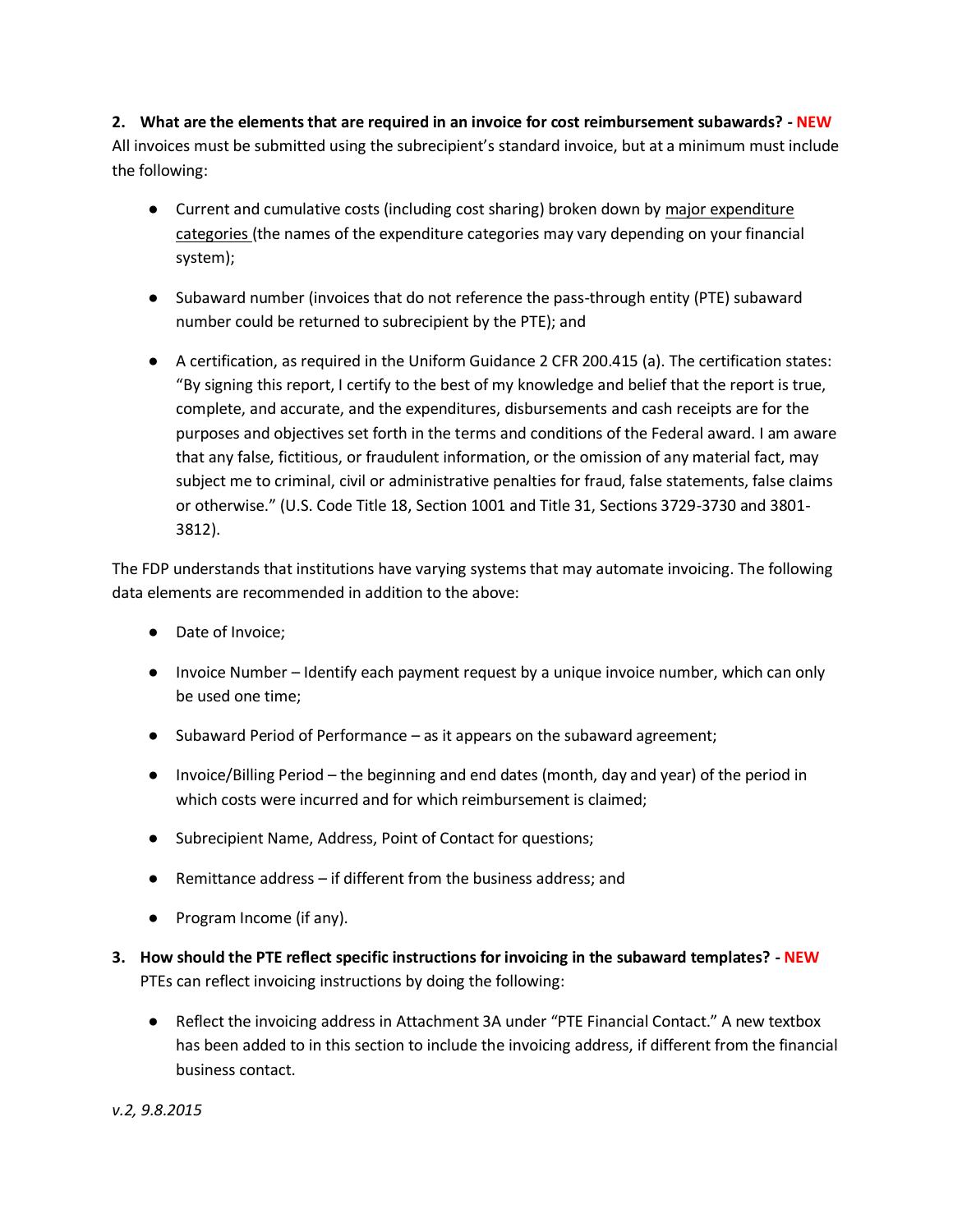- Include any special invoicing instructions in Attachment 2, such as format (electronic PDF or mailed hard copy), number of copies, etc.
	- In special and limited circumstances, the PTE may indicate other invoicing instructions to meet sponsor requirements or to address high-risk concerns, if necessary. PTEs should be sure to provide explanation for additional requirements to subrecipients.

# **4. If the remittance address differs from the business address, where should that be reflected in the subaward templates? - NEW**

Subrecipients should:

- a. Reflect the remittance address on page one of Attachment 3B under "Subrecipient Financial Contact." Additional space has been added to include a remittance address, if different from the financial business contact's address.
- b. Always include a "remit to" address as part of its standard invoice.

## <span id="page-2-0"></span>**Uniform Guidance (UG) data elements contained in the FDP Subaward Templates**

# **5. What is the definition of** *Subaward Period of Performance Start and End Date***, per UG §200.331(v)?**

On the UG FDP Face Page and Amendment templates, the *Period of Performance* meets the requirements of *Subaward Period of Performance Start and End Date***.** It is the period for which the subaward agreement or amendment is being made. It is at the discretion of the PTE whether to award the full project period as the *Period of Performance*, or to award incrementally. The *Period of Performance* may or may not match the Estimated Project Period if the subaward is incrementally funded. In no event should the *Period of Performance* end date exceed the end date of the *Estimated Project Period*.

**6. When issuing an amendment, what should be the** *Start Date* **under Subaward Period of Performance? Is it the start date of this action? Or, the original start date of the agreement? - NEW**

## It depends!

Sponsor-specific terms may drive the start date of the *Subaward Period of Performance* in an amendment. Additional factors may be the pass-through entity's (PTE's) financial systems and institutional policies. In general, the start date of the *Subaward Period of Performance* on the amendment template should match the start date of the *Subaward Period of Performance* dates included on the original subaward agreement. The *Effective Date* of the amendment will indicate the date the amendment takes effect. Therefore, if you have a project that is incrementally funded

## *v.2, 9.8.2015*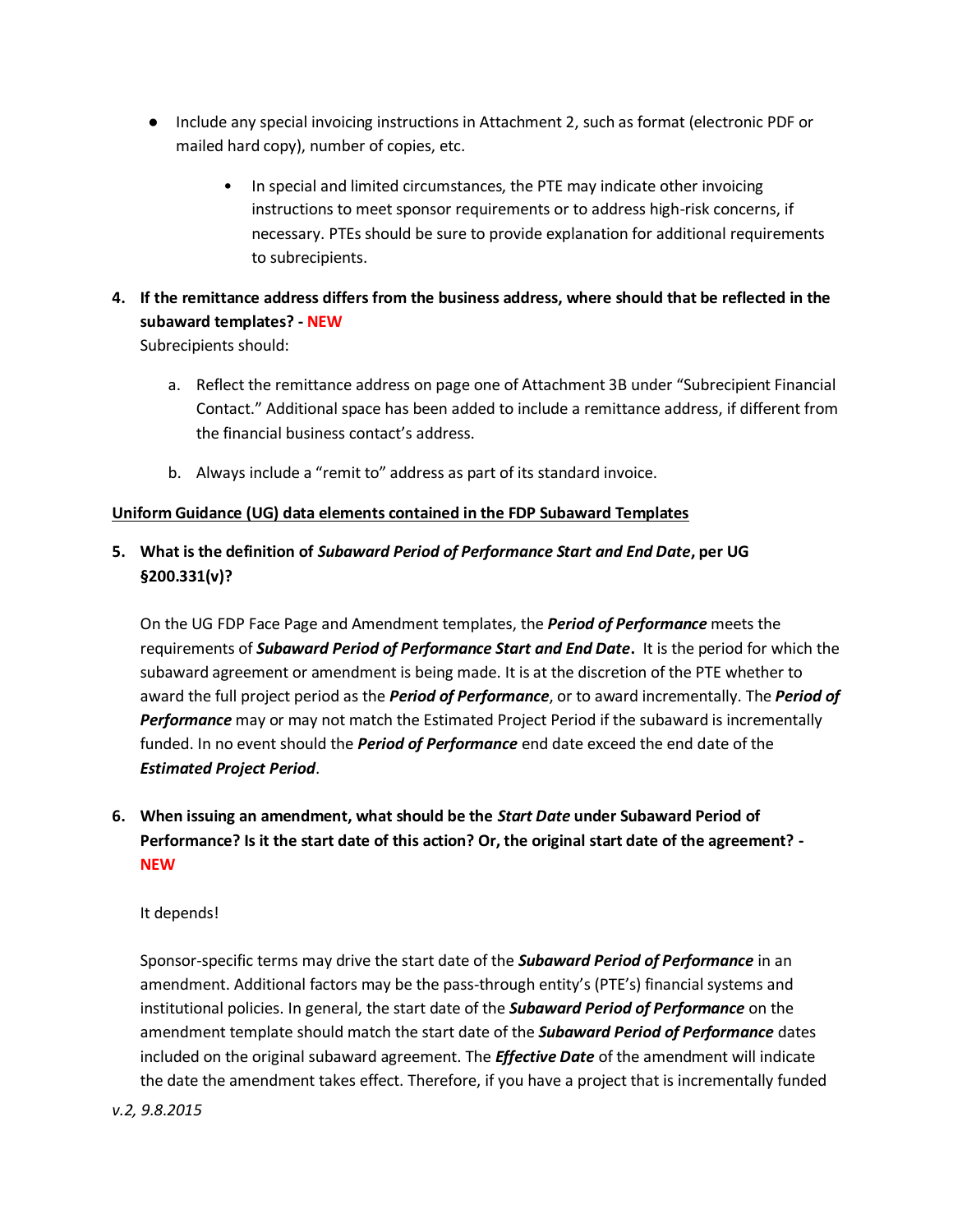in annual installments, the PTE may choose to use the start date of the annual budget period as the *Effective Date.*

For certain projects that do not allow automatic carryover of previous budget period funds, the PTE may elect to issue new subaward agreements, instead of amendments, to make it clear to the subrecipient that funds are to be treated separately from any other budget period.

## **7. Are the** *Estimated Project Period* **and** *Incrementally Estimated Total* **required fields?**

The FDP's position is that these elements should always be completed on the Face Page in order for subrecipients to track anticipated funds. PTEs and subrecipients should be aware that completing these fields does not constitute a commitment from the PTE, but rather, is just an estimate of future years funding.

## **8. Can you define the** *Incrementally Estimated Total***?**

The *Incrementally Estimated Total* is the total amount estimated to the subrecipient for the full project period.

Example: PTE plans to issue subrecipient \$100,000 per year for five years, the *Incrementally Estimated Total* would be \$500,000.

Future versions of the FDP templates may revise this language to state *Project Period Estimated Total* to avoid confusion over the word *Incrementally*.

## **9. Can you verify how the new subaward templates incorporates UG §200.331 (a) (vi) - Amount of Federal Funds Obligated by this action? Is this interpreted as the amount to the PTE, or the amount obligated to the subrecipient?**

This was interpreted to mean the amount obligated to the subrecipient, not to the PTE. This is captured on the Face Pages of both the Cost Reimbursement (CR) and Fixed Price (FP) subaward templates under the field **Amount Funded This Action**. This is also captured on the **Amendment** templates.

# **10. Does the subrecipient need the FAIN number? Most times unless it's an award from NIH, the FAIN number is not identified in the award.**

Yes! The subrecipient needs the FAIN#. It is a requirement per UG in [§200.331 \(a\) \(iii\).](http://www.ecfr.gov/cgi-bin/text-idx?SID=60623b20e6213558b4aa6ab7eb76b619&node=2:1.1.2.2.1.4&rgn=div6#se2.1.200_1331) However, it is only required if the prime award is subject to UG, per the prime Notice of Award (NoA). The Federal sponsors are required to include the FAIN # in the NoA per UG [§200.210 \(a\)](http://www.ecfr.gov/cgi-bin/text-idx?SID=60623b20e6213558b4aa6ab7eb76b619&node=2:1.1.2.2.1.3&rgn=div6#se2.1.200_1210)   $(3)$ . PTEs should pay close attention to when the NoA was issued, the terms and conditions included, and if that NoA obligates new or incremental funding subject to UG. If yes, the NoA has to have a FAIN number. If a Federal sponsor did not include the FAIN or any other required data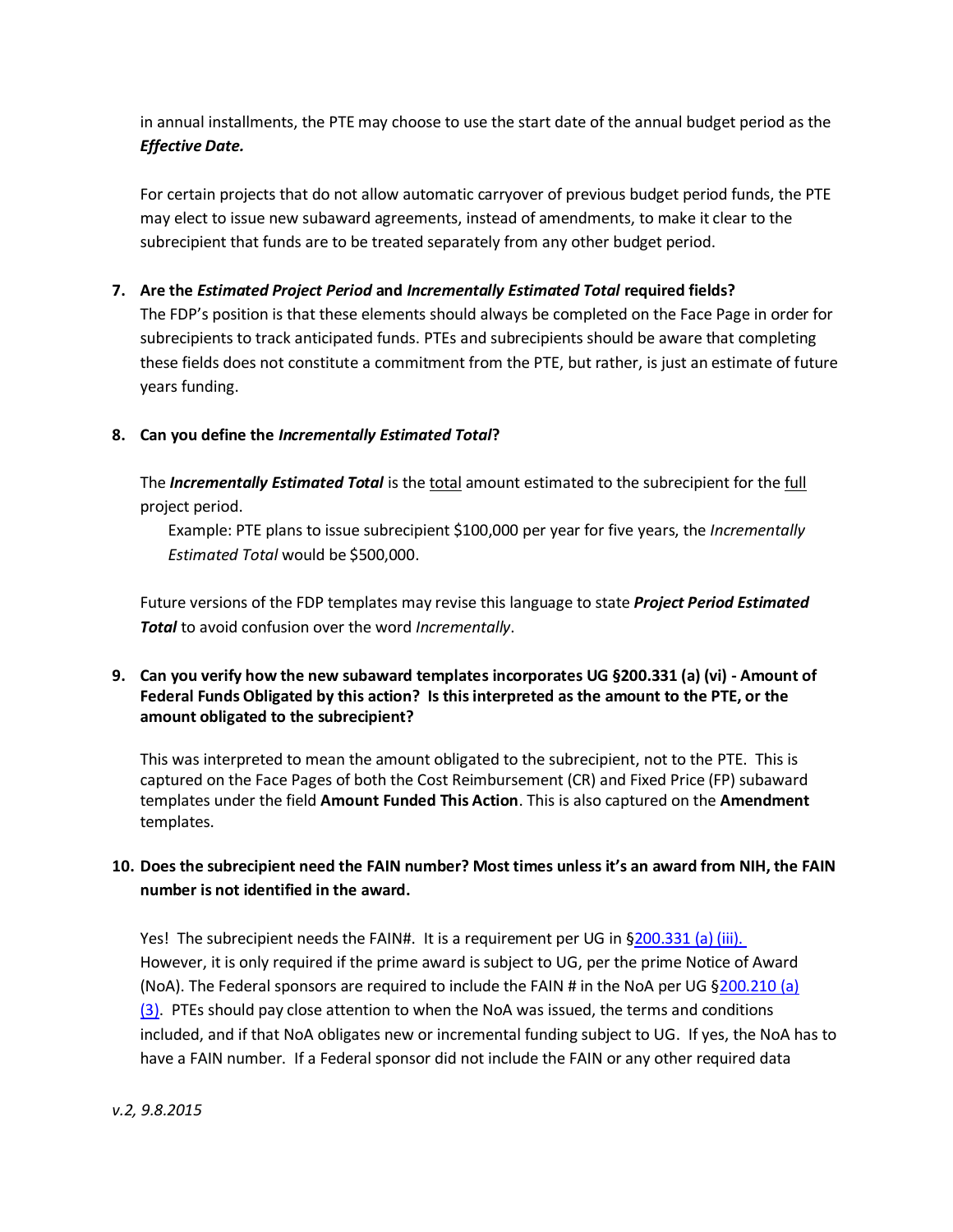elements, and they should have (because it is subject to UG) then it is the responsibility of the PTE to contact the sponsor to obtain a corrected NoA.

**11. I see that the Subaward Face Page has a space for the total amount of Federal award to the PTE as is required by the UG. However, the Amendment does not have this space for when the prime award is modified. If we are using the obligated amount on the original subaward, which seems to be the most appropriate since the out years may be cut from the anticipated amount, there should be a space on the amendment for revised total amount of the prime award. Thoughts?**

The required data elements to flow-down to subrecipients per UG could potentially change during the project period of the award. An example is the "**Total Amount of Federal Award to PTE**." In the interim, PTEs can attach a copy of their prime NoAs, which contain the required data elements, and redact information as desired. During future FDP meetings, we'll discuss ways to incorporate changes of the required data elements into Amendments to make this easier for PTEs. The UG requires a change in any of the required data elements be included in subsequent subaward modifications. The PTE has the option of issuing unilateral modifications to subrecipients to update basic information when the prime award is modified, or the PTE may choose to include any relevant updates in the incremental award.

# **12. Some of our subrecipients request that we, as the PTE, include a copy of the prime award with our subaward agreement. What should we do? - REVISED**

The FDP strongly recommends including the full NoA with redacted information as necessary. If your NoA contains information that you do not wish your subrecipient to view (examples include restrictions specific to the primary PI) then you can redact information by blacking out information on the NoA. As a PTE, you have privity with your subrecipients and the prime Federal agency. The subrecipient does not have privity with the Federal agency. The subrecipient may request the PTE to flow down certain clauses or request that you attach the NoA, but they cannot require it.

- **13. How are you incorporating the new Uniform Guidance (UG) data elements into your lower tier subaward agreements? This would be the situation when your institution receives Federal flow through funds from a Pass Through Entity (PTE) and will pass a portion on to a third lower tier institution. I'm not sure how to reflect the required data elements to a third tier entity.**  Each PTE, regardless of tier, is responsible for flowing down all required data elements under the UG, plus any other additional elements. See **[Attachment 1](http://sites.nationalacademies.org/cs/groups/pgasite/documents/webpage/pga_161111.pdf)** on the FDP website for a listing of all **required data elements and their location in the FDP subaward templates.**
- **14. Can you clarify** *"Is this Award R&D?"* **on the Face Page of the Subaward Agreement? Is it meant to identify the primary award as R&D? Or, the subrecipient's subaward as R&D? - NEW**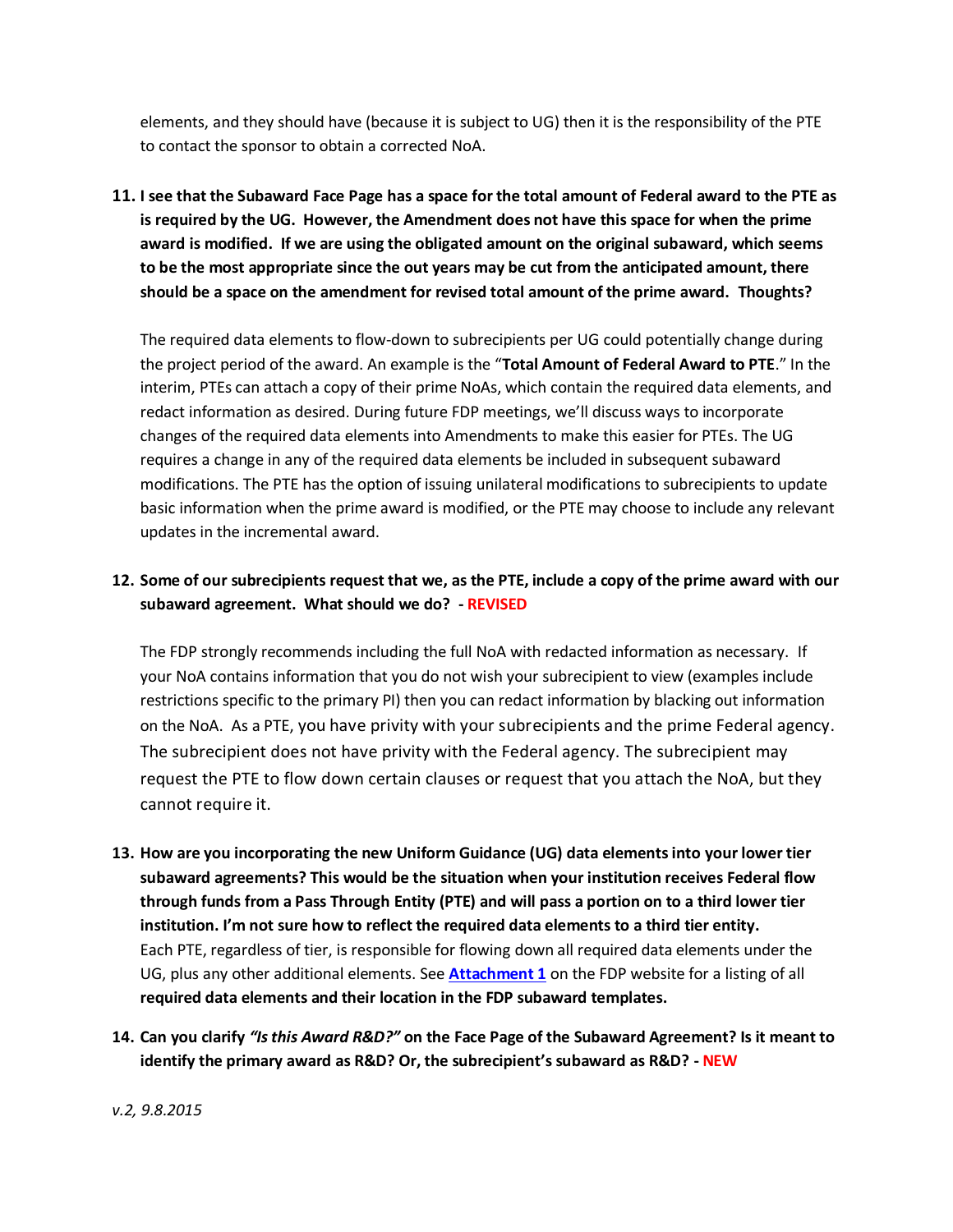PTEs should indicate whether the prime Notice of Award (NoA) is a Research & Development (R&D) award in this question. The definition of R&D is in UG §200.87. "R&D means all research activities, both basic and applied, and all development activities that are performed by non-Federal entities. The term research also includes activities involving the training of individuals in research techniques where such activities utilize the same facilities as other research and development activities and where such activities are not included in the instruction function." The Federal agencies are required to include whether the award is R&D in the prime Notice of Award (NoA).

#### <span id="page-5-0"></span>**Cost Reimbursement vs Fixed Price**

## **15. What is the difference between cost reimbursable and fixed price subaward agreements? - NEW**

A *cost reimbursable* subaward agreement is used to pay for actual expenses incurred in the performance of the statement of work. The risk associated with this type of agreement is typically borne by the passthrough entity (PTE), as there is no guarantee of an outcome or deliverable. Cost reimbursable agreements include a detailed line-item budget with a not-to-exceed amount, which the subrecipient must follow closely depending on the terms of the agreement. In a cost reimbursable agreement, any funds remaining at the end of the project cannot be collected by the subrecipient and any advanced funds must be returned to the PTE if there are no corresponding actual expenses. Generally, a final invoice is required detailing all cumulative costs incurred.

A *fixed price* subaward is one where a price or rate is determined up front for a specific deliverable and is only paid if the deliverable is met. The risk associated with this type of agreement is borne by the subrecipient, since a deliverable is required to obtain payment even if the cost to meet the deliverable exceeds the agreed-upon rate. Fixed price agreements will have a payment schedule instead of a detailed budget and should include specifics on the deliverable and corresponding payment amount. Fixed price payments are generally inclusive of all costs, including F&A. The payments are not tied to actual expenses or costs incurred, do not require financial reports, and any residual balance should remain with the subrecipient institution. However, the subrecipient must certify in writing (Certificate of Completion) to the PTE at the end of the award that the project, activity, or service was completed. For most fixed price agreements, this would include a statement that personnel service was delivered as specified in the scope of work, or a product was completed. If the required deliverables were not carried out, the amount of the subaward must be adjusted, as per Uniform Guidance [2 CFR](http://www.ecfr.gov/cgi-bin/text-idx?SID=60623b20e6213558b4aa6ab7eb76b619&node=2:1.1.2.2.1.3&rgn=div6#se2.1.200_1201)  [200.201\(b\)\(3\).](http://www.ecfr.gov/cgi-bin/text-idx?SID=60623b20e6213558b4aa6ab7eb76b619&node=2:1.1.2.2.1.3&rgn=div6#se2.1.200_1201)

## **16. When should I use a fixed price subaward agreement? - NEW**

Fixed price agreements are appropriate when the work to be performed is specific and can be priced with a reasonable degree of certainty. Samples of appropriate mechanisms to establish an appropriate price include the subrecipient past experience with similar types of work for which outcomes and their costs can be reliably predicted or the subrecipient can easily obtain price estimates for significant cost elements. Under the Uniform Guidance, fixed price subaward agreements must be approved by the sponsor prior to issuance up to the Simplified Acquisition Threshold (\$150,000). Prior approval requirements vary by federal agency and may be subject to change, so it is important to verify the current policy directly with the sponsor. Payments are generally based on meeting specific requirements or deliverables of the subaward scope of work. Accountability and payment are based on performance and results. It is important that the PTE principal investigator monitor and approve progress on deliverables for payments.